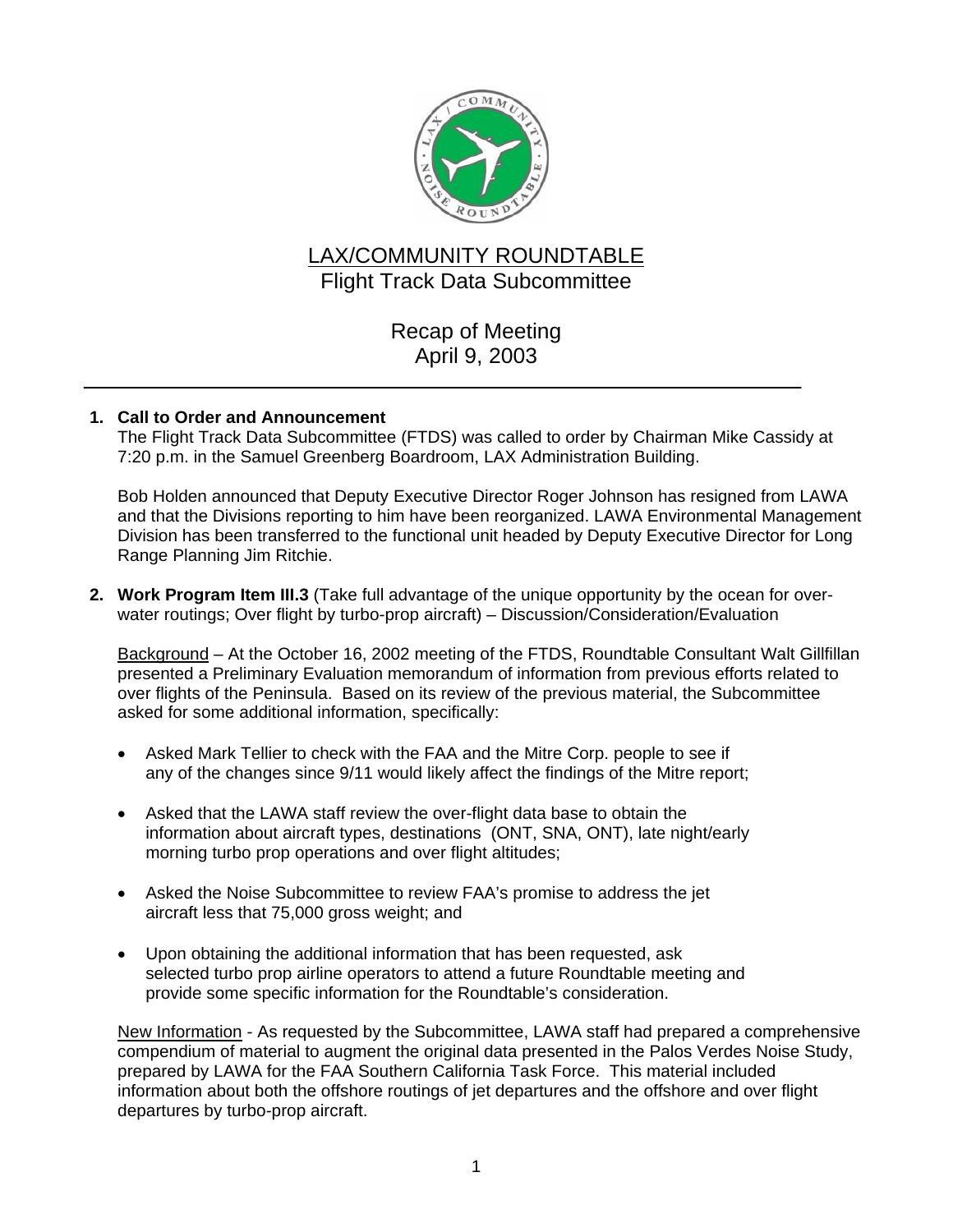As a result of the Roundtable meeting on March 26, the Subcommittee also discussed the over flight of the Peninsula by jet aircraft departures during easterly operations. LAWA staff provided specific information indicating the flight paths during that type of operation.

Subcommittee Action – After a discussion of the information that has been collected, the Subcommittee took the following actions:

- A. Requested that Roundtable Consultant Walt Gillfillan prepare a memorandum that up dates and expands the original October 16, 2002 version to include the recent material prepared by the LAWA staff. This memorandum would be in the form of a report from the Subcommittee to the Roundtable.
- B. The memorandum would include the following specific actions recommended by the Subcommittee:

## **Turbo-prop aircraft offshore departures**

- Support the current FAA efforts to implement the HOLTZ FOUR, POPPR ONE and OSHNN ONE RNAV departure procedures for jets currently flying the LAXX FOUR departure procedure in order to narrow the flight paths over the ocean as opposed to the wide swath of flight tracks currently seen on the LAXX FOUR.
- Request the FAA to consider revising the radar vectors that are used on the OCEANSIDE ONE turbo-prop departure procedure from the 160 to 170 radial from the LAX VOR so as to intercept, or use as a waypoint, an airspace fix known as the "limbo" which would increase the offshore distance to about one and one-half miles and eliminate the turboprops that skirt the PV Peninsula.

## **Turbo-prop aircraft departures crossing the Peninsula**

- Continue to monitor the turbo-prop aircraft departures crossing the Peninsula to assure that the trend in the number of average daily over flights continues to decrease and that the average over flight altitude is maintained or is increased.
- The Subcommittee's expectation is that the instances of over flights by turbo-prop aircraft will continue to decrease with the increase in the use of regional jet aircraft and the shift in the markets served by the commuter/regional carriers.

#### **Jet aircraft departures during eastern operations**

- Increase the altitude of the westbound departures prior to their right turn in order to provide for a higher crossing altitude over the Peninsula
- Consider the use of a RNAV procedure to narrow the noise exposure path over the Peninsula
- **C.** The Committee requested that a draft letter, from the Roundtable to the FAA, be prepared that would include these recommendations
- **3. Work Program Item (**Over flight of the eastern portion of Westchester by arrivals) – Preliminary Discussion